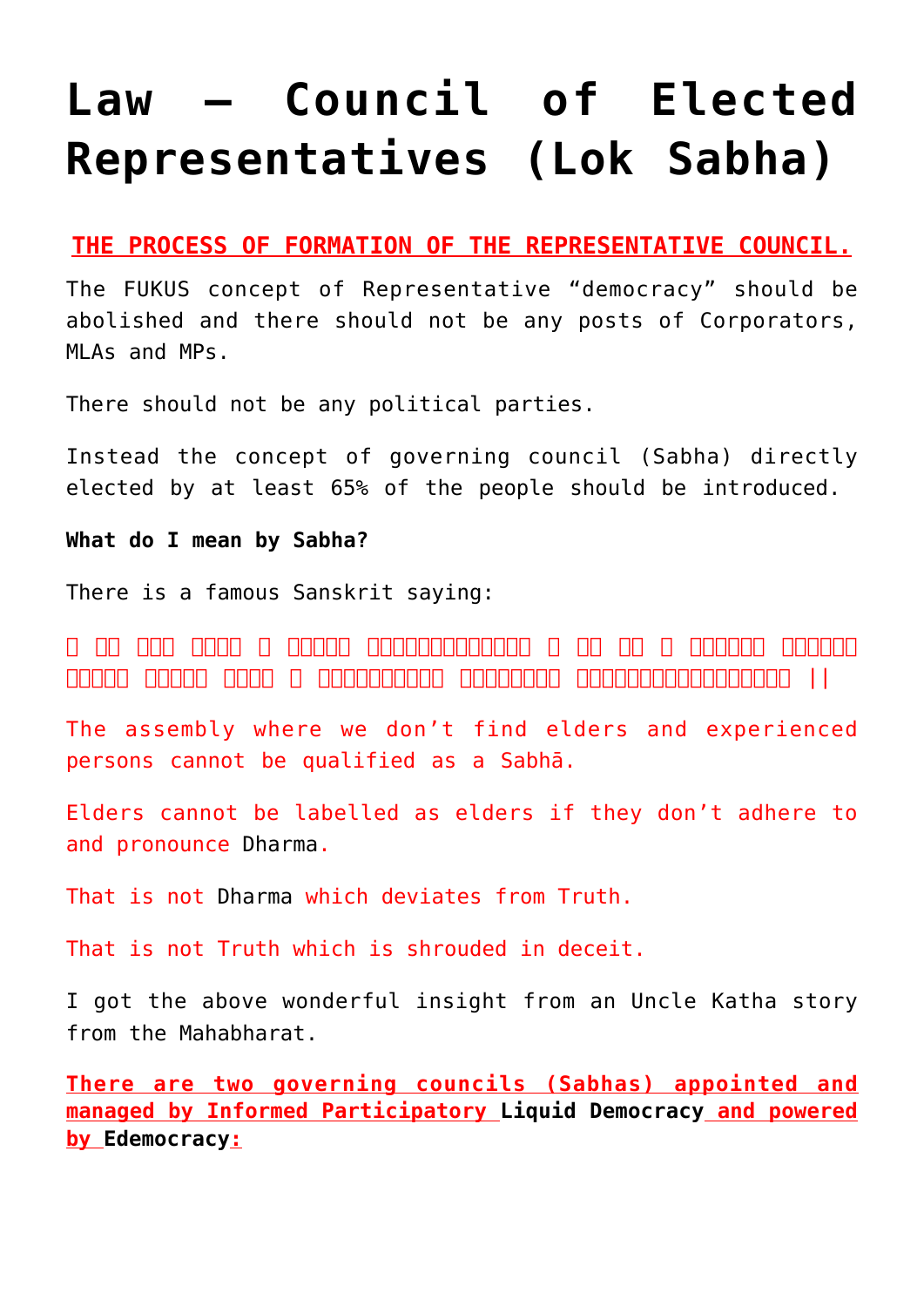- **The [council of Arya Peers](https://aryadharma.world/laws/details-of-the-law/laws_arms/law-the-council-of-arya) ([Arya](https://aryadharma.world/concepts/whoisanarya/) Sabha)**
- **The council directly elected by the people as given below (Lok Sabha)**

There should be city councils for any town with a population of more than 10000.

There should be [panchayats](https://en.wikipedia.org/wiki/Panchayati_raj) for all villages and towns below a population of 10000.

All the city councils or zilla panchayats and above should have as far as possible at least 6 full time including 2 [pro](http://en.wikipedia.org/wiki/Pro_bono) [bono](http://en.wikipedia.org/wiki/Pro_bono) workers (3 of each gender) at a [True Temple,](http://aryadharma.world/concepts/truetemples/) and **equal numbers of the each gender of the following\* members as part of the [Liquid](https://en.wikipedia.org/wiki/Delegative_democracy) democracy:**

6 teachers (2 from primary, 2 from intermediate and 2 from high school or college), 4 experts with a background in agriculture (Cooperative agricultural marketing, storage, natural farming and traditional agriculture) for rural areas (not needed for city councils), 4 soldiers including 2 retired soldiers (army and paramilitary), 4 police including 2 retired police, 4 militia including 2 retired member of the militia, 10 environmental activists including 2 for water conservation and management and 2 for animal welfare, 6 social activists, 6 farmers including 4 small farmers with land holding less than 10 acres (not needed for city areas), 8 business persons with **audited networth**(not revenues or turnover) (of 2 < Rs 1 crore, 2 < Rs 10 crore, 2 < Rs 100 crores, 2 > Rs 100 crore and above(if available in the area), 2 daily wage labourers, 6 poor or middle class single parents including two single parents out of wedlock, 2 sanitation workers, 2 [busy](https://en.wikipedia.org/wiki/Prostitution) workers, 4 physically handicapped, 4 mentally ill or mentally handicapped, 4 crafts persons (weaver, sculptor, artist, cooperative craftsmen marketing etc), 4 sports persons, 4 tradesman (plumber, electrician, carpenter, painter, mechanic etc), 4 nurses, 4 doctors, 4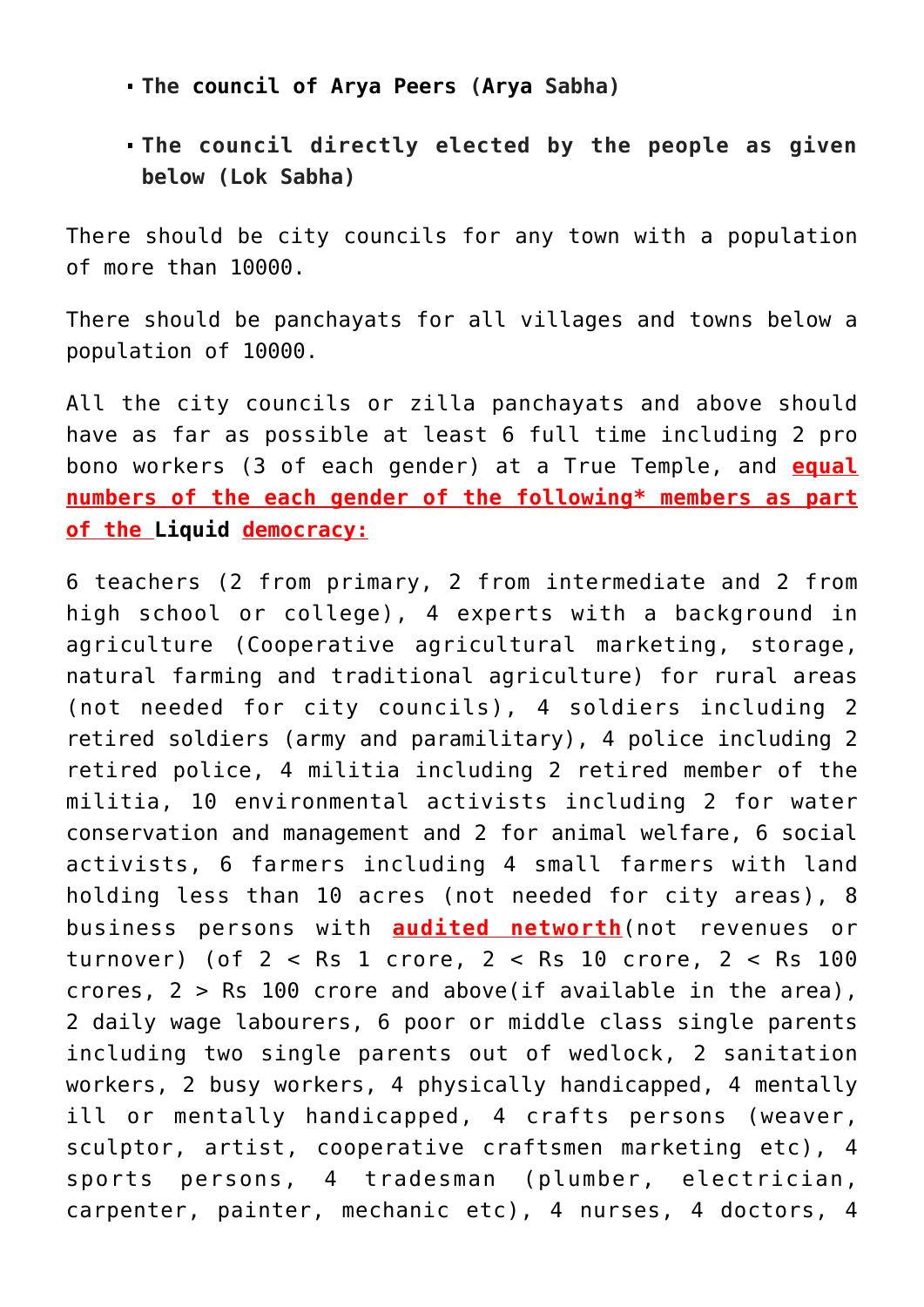artists (painting, singing, dancing, acting, writing, other arts), 4 students from school, 4 students from college, 4 lawyers, 2 judges, 2 bankers, and 20 engineers/planners/scientists/sociologists/psychologists etc and technical experts from varied disciplines.

Usually single parents out of wedlock and [busy](https://en.wikipedia.org/wiki/Prostitution) workers are female.

So the only exception to equal gender representation, is that there can be two [busy](https://en.wikipedia.org/wiki/Prostitution) women, and two female out of wedlock single parents if no male out of wedlock parent can be found.

Out of wedlock single parents cannot also be [busy](https://en.wikipedia.org/wiki/Prostitution) workers.

[Busy](https://en.wikipedia.org/wiki/Prostitution) workers who are also out of wedlock single parents can only be appointed to the busy workers category.

Unless they swear to get out of their [busy](https://en.wikipedia.org/wiki/Prostitution) profession, they should not be appointed to the out of wedlock single parents category.

These people should not have not been convicted of any serious crimes like corruption, serious criminal offences and repeated tax dodging.

The candidates for the governing council should be selected must people of some level of accomplishment and a sense and reputation for [Dharma](http://aryadharma.world/dharma/).

Some people may question how can a person who is a [busy](https://en.wikipedia.org/wiki/Prostitution) worker or an out of wedlock parent have a sense or reputation for [Dharma](http://aryadharma.world/dharma/).

Sometimes people are forced into circumstances beyond their control and they violate some principles of [Dharma.](http://aryadharma.world/dharma/)

But they still uphold [Dharma](http://aryadharma.world/dharma/) if they follow at least 70% of the rest of its principles and make every effort in the future to correct and abide by the principles of [Dharma](http://aryadharma.world/dharma/) that they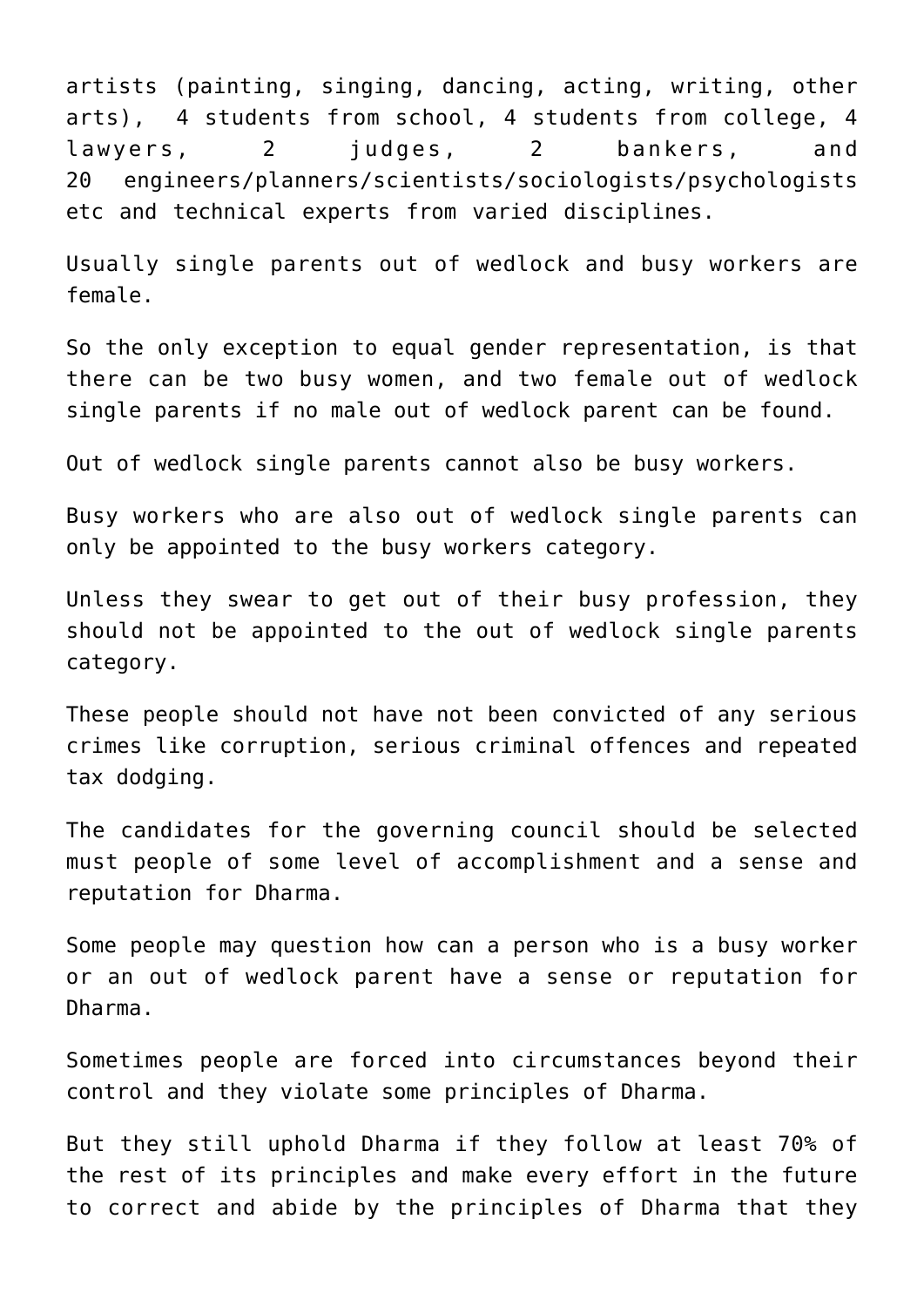have violated.

Even if the governing council have been directly nominated by the people, they should also be approved by the veto approval by a jury of [council of Arya peers](https://aryadharma.world/laws/details-of-the-law/law-the-council-of-arya/) and also the [Tathagata](http://aryadharma.world/tathagata/) especially at the highest levels.

Without the veto approval from the [council of Arya peers](https://aryadharma.world/laws/details-of-the-law/law-the-council-of-arya/) and the [Tathagata](http://aryadharma.world/tathagata/) (at higher levels), a governing council elected representative cannot be deployed to that office.

However the vote of the [council of Arya peers](https://aryadharma.world/laws/details-of-the-law/law-the-council-of-arya/) and the [Tathagata](http://aryadharma.world/tathagata/) can be overruled by an overall majority of 80% of votes cast by the [Elected Representatives](http://aryadharma.world/laws/details-of-the-law/law-elected-representatives/), and supported by a vote of at least 75% of not just the locals with voter id card, but all the **general residents of the area who have lived there for at least 5 years (including legally admitted foreigners).**

Any resident of the area who can provide proof of residence for 5 years should be allowed to vote for the candidate in that area.

The process of arriving at the decision of veto approval by the [council of Arya peers](https://aryadharma.world/laws/details-of-the-law/law-the-council-of-arya/) and [Tathagata](http://aryadharma.world/tathagata/) must be completely transparent and completely documented.

The same conditions above applies in case of dismissal and termination especially at higher levels and the [Tathagata](http://aryadharma.world/tathagata/) should only be involved at the highest levels of State or Nation.

However the [Tathagata](http://aryadharma.world/tathagata/) can also be involved at lower levels if there is a demand from at least 40% of the local [Elected](http://aryadharma.world/laws/details-of-the-law/law-elected-representatives/) [Representatives](http://aryadharma.world/laws/details-of-the-law/law-elected-representatives/) and supported by at least 30% of the general residents (not just citizens) of the area.

This governing council of the local [Elected Representatives](http://aryadharma.world/laws/details-of-the-law/law-elected-representatives/) and the [council of Arya peers](https://aryadharma.world/laws/details-of-the-law/law-the-council-of-arya/) will supervise the work of the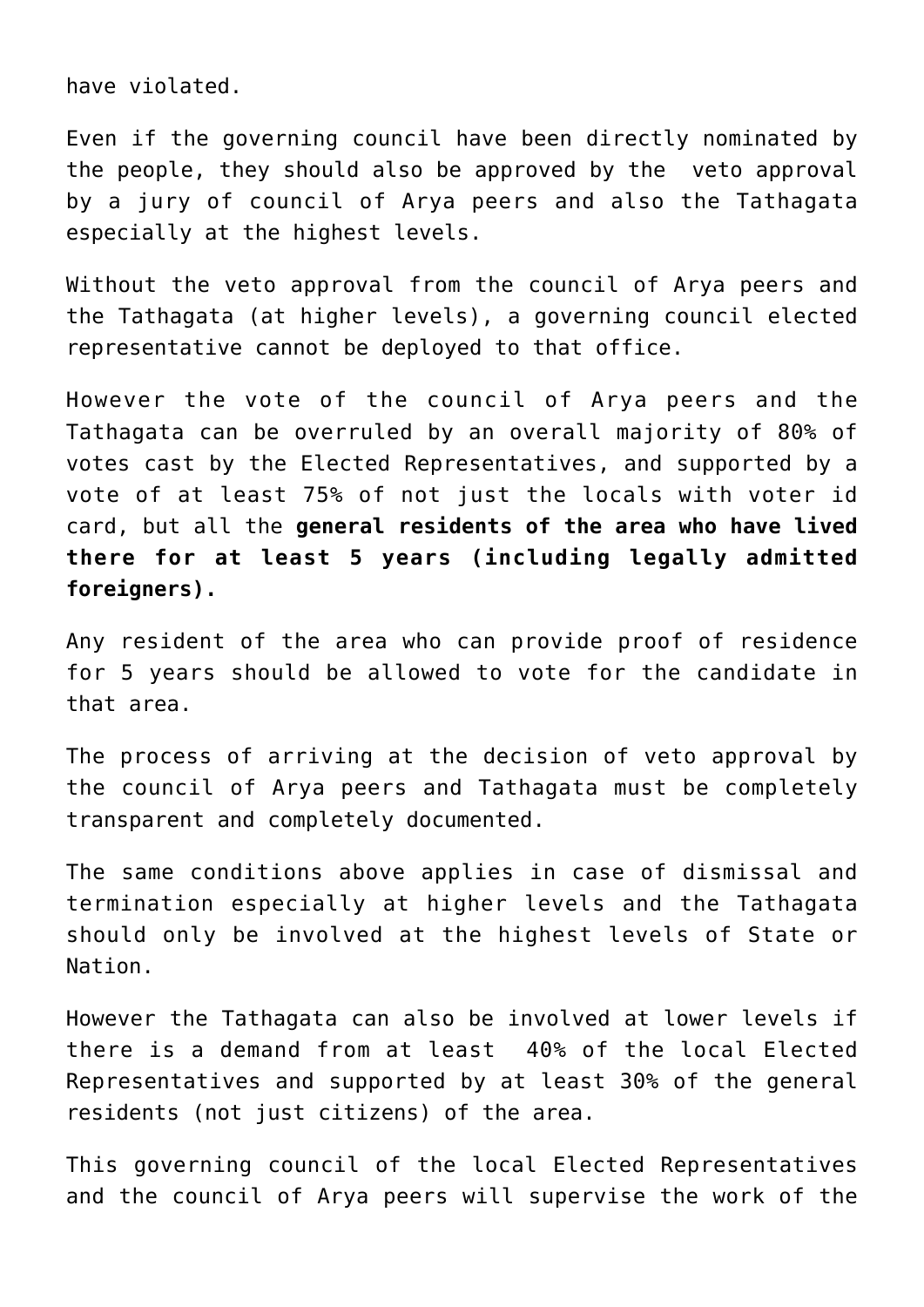[Professsional Administrators](https://aryadharma.world/concepts/thestate/administrators/professional-administrators/) according to the [Law for](https://aryadharma.world/laws/details-of-the-law/law-administration/law-administrators/) [Administrators](https://aryadharma.world/laws/details-of-the-law/law-administration/law-administrators/).

The elected governing council should be paid well for each session they attend, and at senior levels of zilla(district) and above, they should do full time service in their assigned role and recuse themselves from all other personal financial and business interests.

The elected governing council should be persons of unimpeachable integrity.

It is not just the integrity of the elected governing council that is important, but also their personal qualities which can only be obtained by [True Education](http://aryadharma.world/education/) and practicing the things [that I have figured out.](http://aryadharma.world/figured_out/)

If they just have integrity, but no [True Education](http://aryadharma.world/education/) and dont practice the things [that I have figured out](http://aryadharma.world/figured_out/), they should not be considered as members of the elected governing council.

They should be brought under the law for [Conflicts of](http://aryadharma.world/laws/details-of-the-law/law-conflicts-of-interest/) [Interest.](http://aryadharma.world/laws/details-of-the-law/law-conflicts-of-interest/)

The above people will form a general council and then based on their specialty of expertise they will head the relevant committees for the below disciplines**\***.

## **Committees\* right up to village [panchayat](https://en.wikipedia.org/wiki/Panchayati_raj) and city ward council level should be formed for:**

Protection of nature and environmental protection

Water resources and management

Law, Order and Justice and management of the [Defenders of](http://aryadharma.world/defendersofthestate/) [the State](http://aryadharma.world/defendersofthestate/)

[True Temples](http://aryadharma.world/truetemples/)

Human rights, social, women, child and [Brahma](http://aryadharma.world/brahmadana/)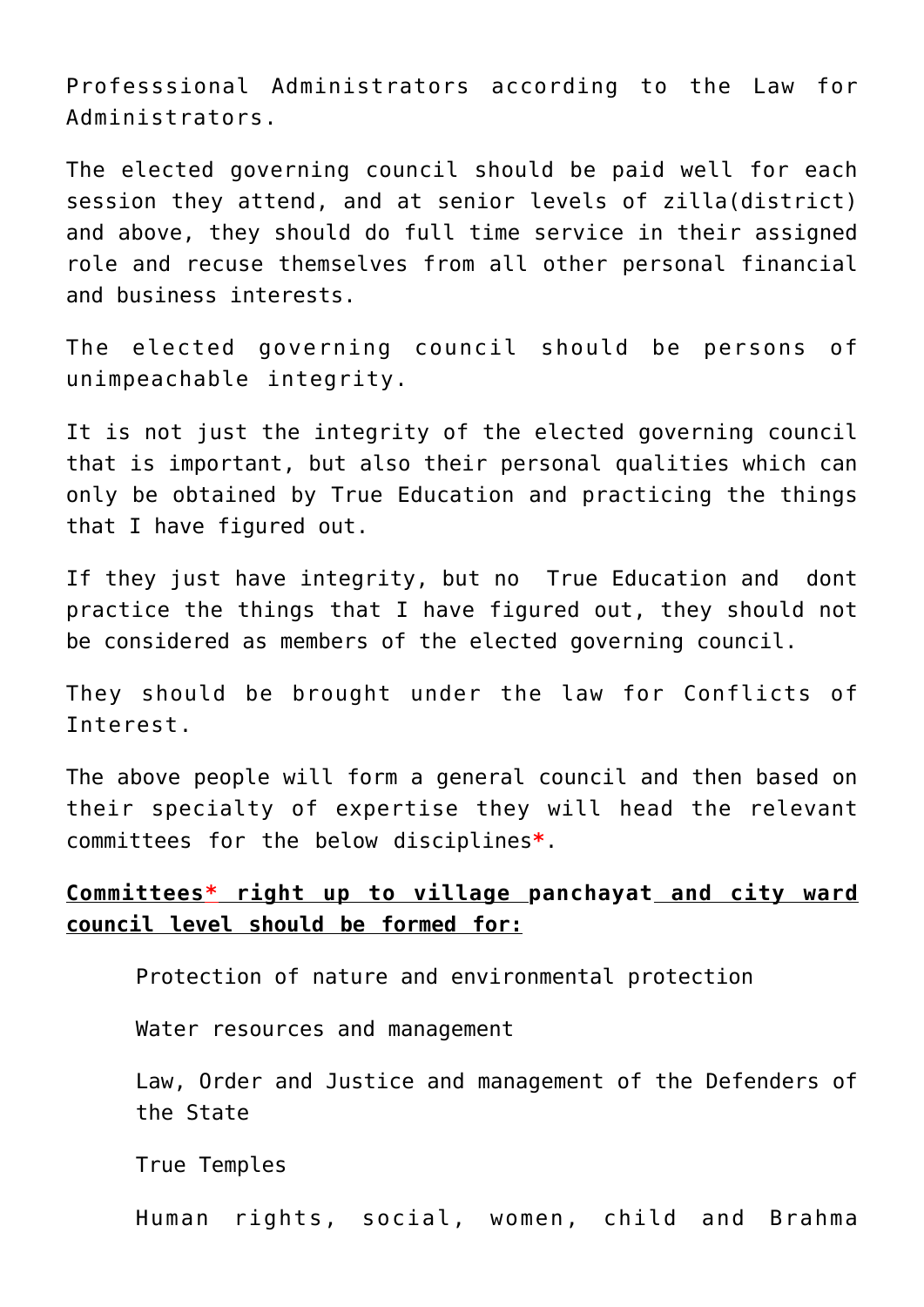[Dana](http://aryadharma.world/brahmadana/) welfare

Animal welfare

[Lok Ayukta](https://en.wikipedia.org/wiki/Lokayukta) and [Lok Pal](https://en.wikipedia.org/wiki/Lokpal)

Revenue, Finance and Taxation

Agricultural cooperative production and cooperative marketing (for rural areas only)

Natural Resources Management (mining, logging, extraction etc)

Healthcare

Arts

Crafts

Tradesmen

Education

Sports

Business and Industry with a special focus on small and medium business

Infrastructure and Development

Public Health and Sanitation – (Water, Sewerage, Storm and Garbage)

Town Planning and Zoning

Land and real estate regulation

In addition to the above, specialists in their fields should also be invited to be part of the committees.

A council member can be part of upto a maximum of 4 committees if they have relevant experience in that field.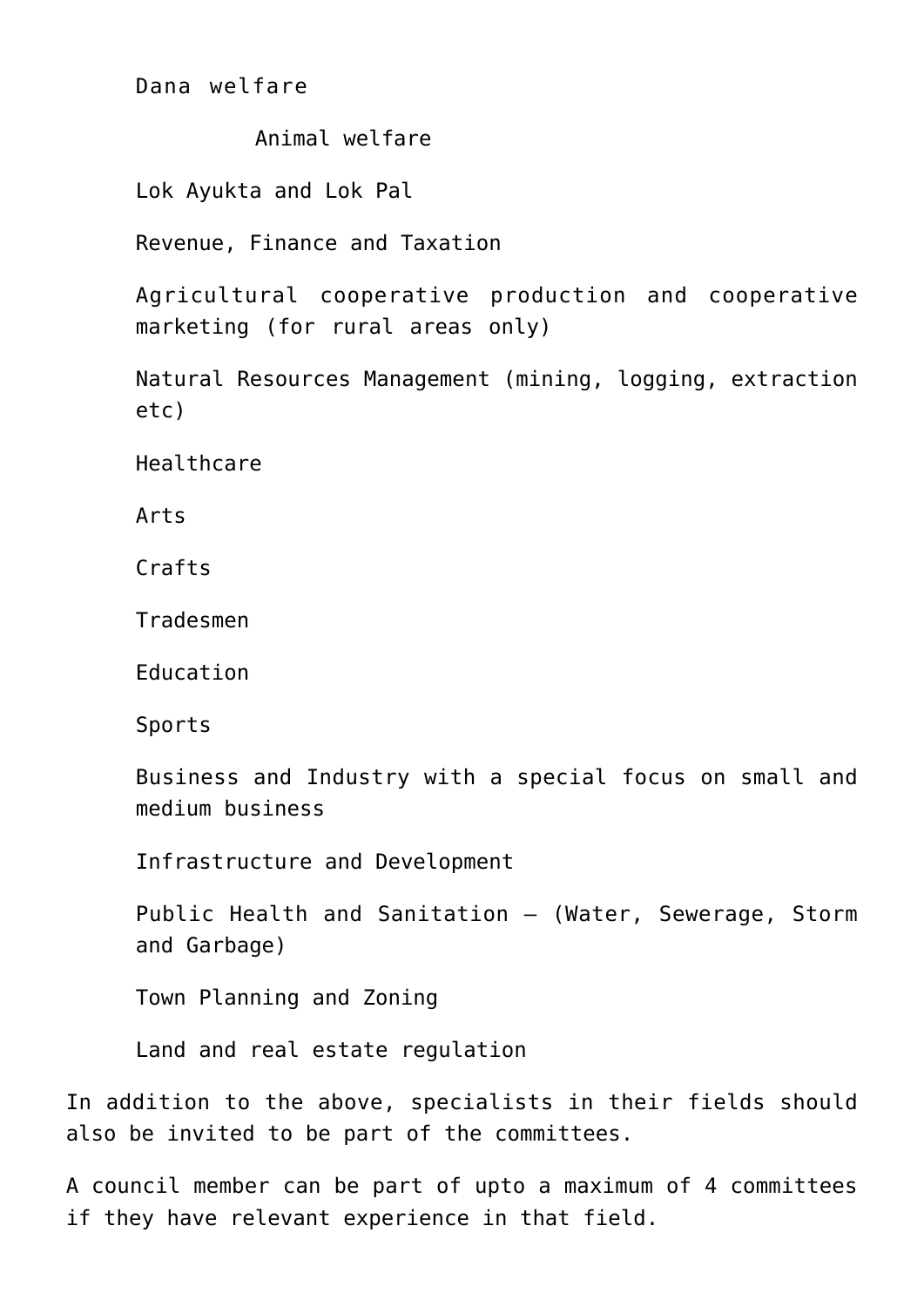Except for students, the above is not based on their educational qualifications, but on their actual real world work experience for at least 10 years.

Even if people do not have the required educational qualifications, but have the relevant real world work experience for at least 10 years, they should also be considered.

The city ward councils and [zilla](https://en.wikipedia.org/wiki/List_of_districts_in_India) panchayats and above should have a composition of at least 85% of the above.

The rest 15% can be given to the regular population.

In any case, there should be [proportional representation based](http://en.wikipedia.org/wiki/Proportional_representation) [voting](http://en.wikipedia.org/wiki/Proportional_representation).

Only if equally qualified candidates are not found for that group, then other groups can propose their candidate.

# **Groups are not classified by race, religion, caste, gender or ethnicity.**

Groups can only be classified by common interests, or professions or certain disadvantaged sections of society like farmers, landless labourers, weavers, artisans, oppressed and victimised women, widows, single parents, busy women, and including but not limited to the groups mentioned in the composition of [governing council](https://aryadharma.world/laws/details-of-the-law/law-elected-representatives/) of the elected representatives.

At least 35% quotas should exist in committees for women and there should be an 10% subquota among this 35% quota (3.5% of total strength) who are underprivileged and oppressed/victimized women, disabled and other such persons.

This will not be generically group based, but on an individual case by case basis.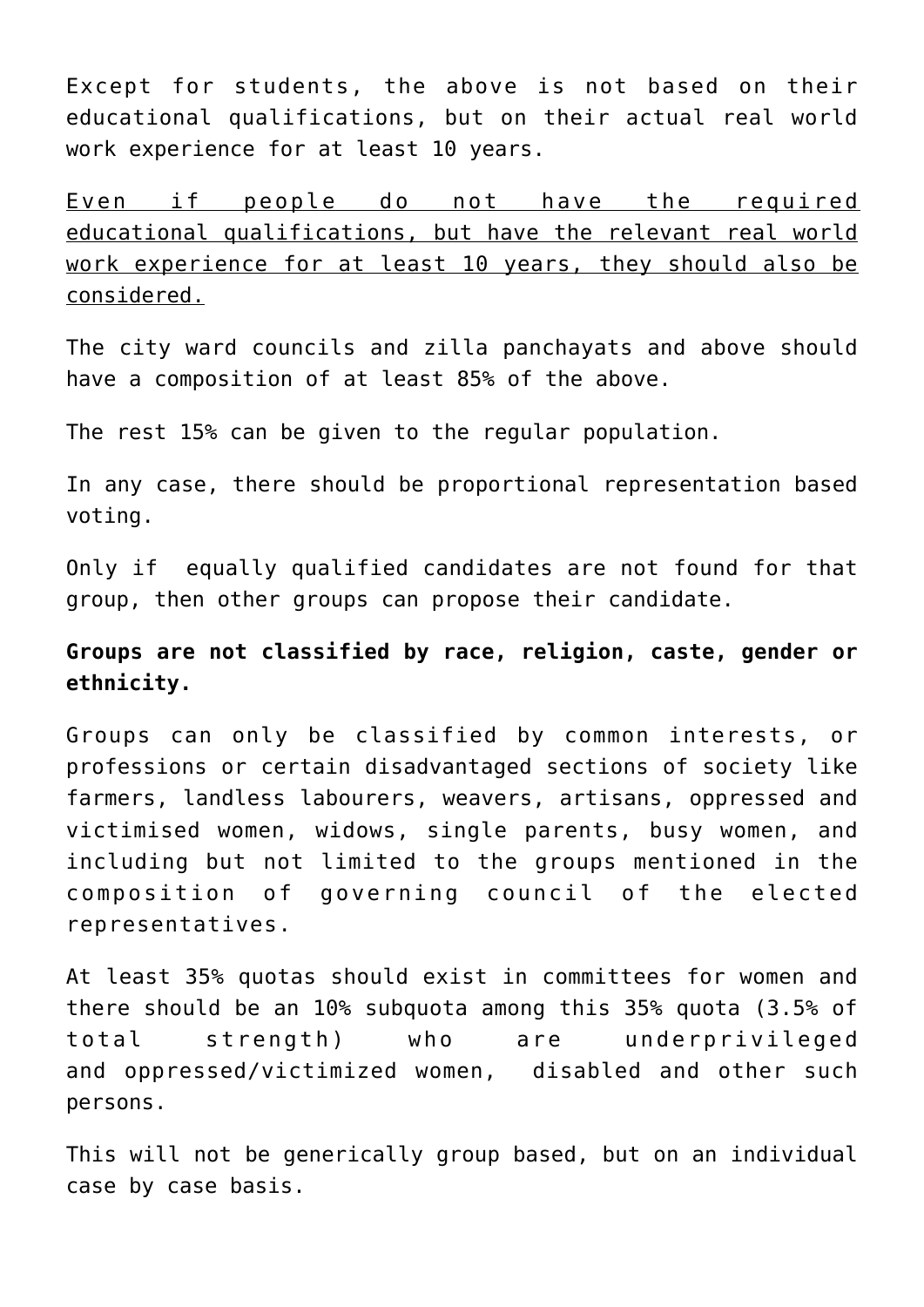Also these people should not just be selected by their falling into these groups, but they should also have a minimum competence or show an ability to attain that competence if properly trained.

Five of these zilla panchayat/city council members is elected as the council leaders.

These five council leaders will represent the city council/[Zilla](https://en.wikipedia.org/wiki/List_of_districts_in_India) Panchayat at higher levels like state and nation.

At no time should a block (village block or city ward block) of a zilla panchayat or a city ward council represent more than 10000 local area residents.

All blocks that comprise zilla panchayat and city ward councils should be broken up into blocks that represent 10000 local area residents.

Two members from each committee are elected to represent the relevant committee at higher levels.

The term of the council leaders and the committee members are fixed for 5 years.

But they can be removed at anytime if the 51% of the council members that voted for them, demand their removal from council leadership and committee membership.

Any member of the governing council can be removed if more than 25% of the local residents in the area demand their removal.

The person who is elected must not have more than 25% opposing them at every level they rise.

Their votes can be overruled at any time by the persons who elected them who then can cast their own vote on that issue.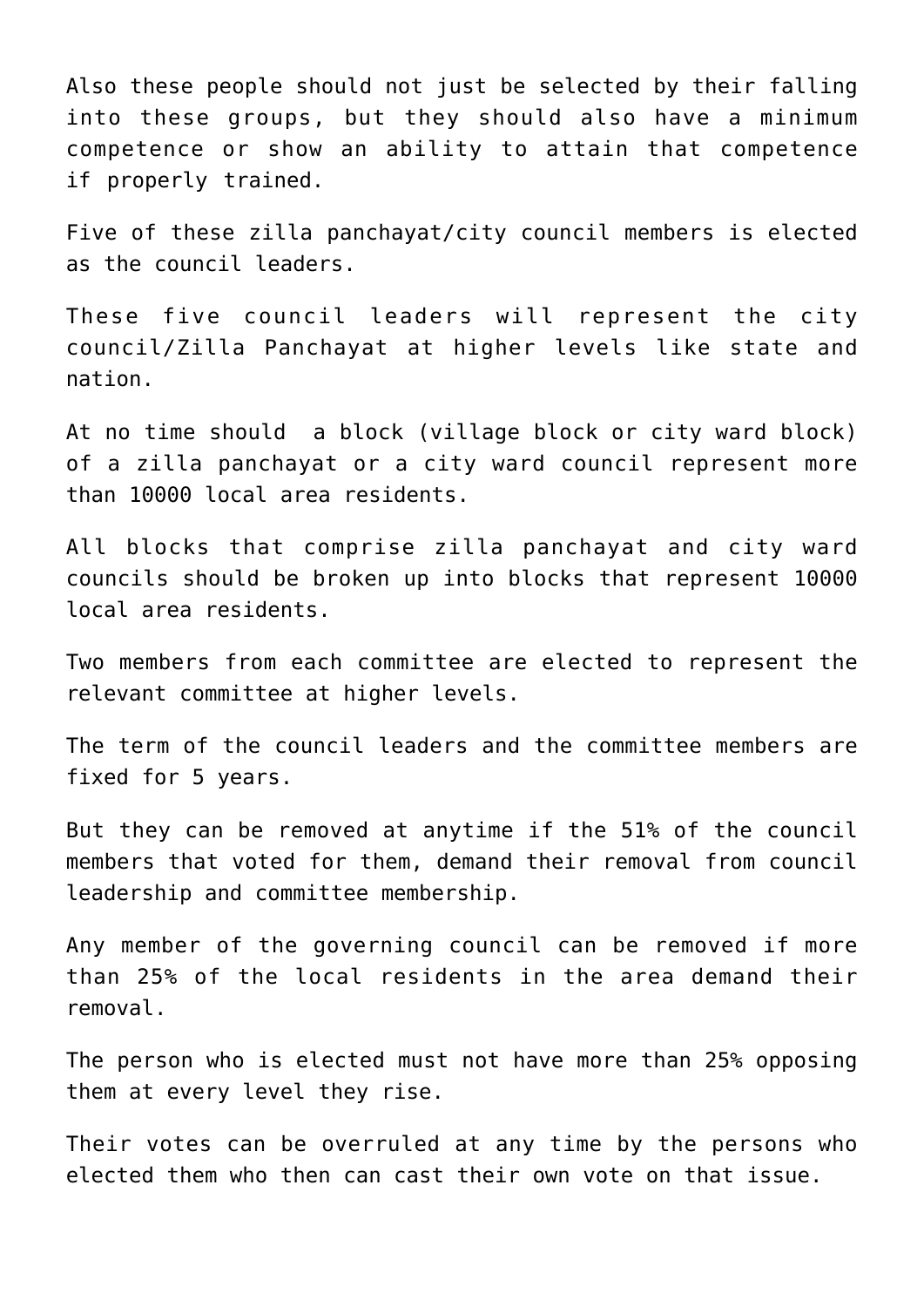This is not the [first past the post](http://en.wikipedia.org/wiki/First-past-the-post_voting) system.

**This system is the [exhaustive ballot runoff](http://en.wikipedia.org/wiki/Exhaustive_ballot) till only one is left with at least 65% of the vote.**

With the advent of modern technology and the introduction of [edemocracy/mdemocracy](http://aryadharma.world/edemocracy/) its is very easy to hold regular elections.

Once people are educated on how to use [edemocracy/mdemocracy](http://aryadharma.world/edemocracy/) and there is a secure procedure to avoid hacking by computer hacking experts, all elections should be held only with [edemocracy.](http://aryadharma.world/edemocracy/)

# **All election funding [must be regulated by the state](http://aryadharma.world/laws_statefundingelections-2/) and all direct private funding of parties must be abolished.**

The winner of the election should make a guarantee of 20% of their life's savings as a security deposit.

The premium on the security deposit can be paid by the state.

If the winners do not have enough assets to mortgage, they can pledge that they will contribute a portion of their salary each month to the state as a sort of monthly installment.

If they do a good job in office their assets will be returned and if they are corrupt they will be dismissed and forfeit their assets.

Those who are physically and mentally ill and disabled can also run.

There is no such thing as permanent mental illness.

After villages (gramas), elections must be from the [gram](https://en.wikipedia.org/wiki/Gram_panchayat) [panchayat](https://en.wikipedia.org/wiki/Gram_panchayat) to the next [hobli](https://en.wikipedia.org/wiki/Hobli) level.

After that from [hobli](https://en.wikipedia.org/wiki/Hobli) to [taluk](https://en.wikipedia.org/wiki/Tehsil) level.

After taluk, elections must be from the taluk to the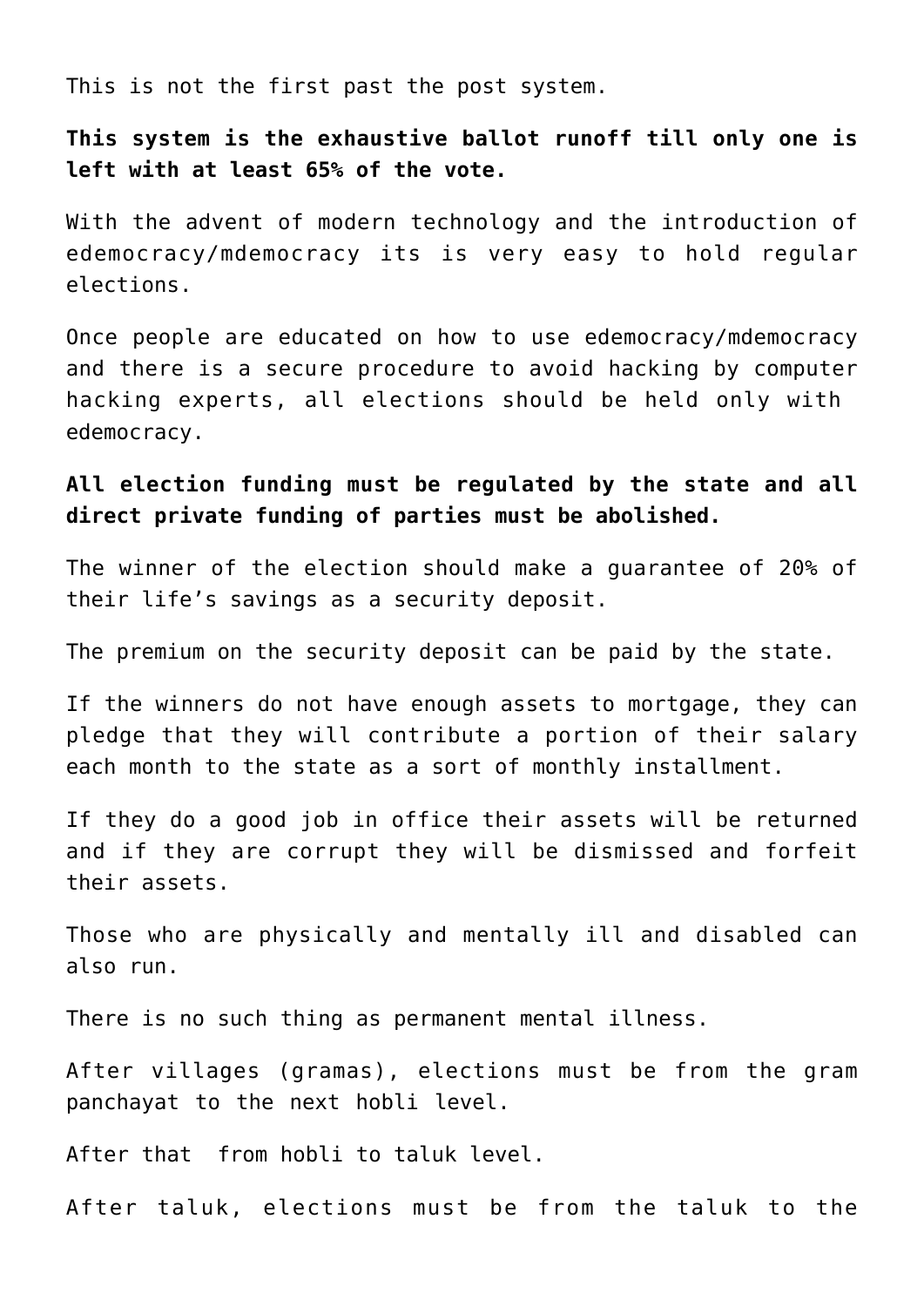[zilla/district](https://en.wikipedia.org/wiki/Zillah_(country_subdivision)) level.

After zilla/districts the elections must be from the district to the state level.

So the chief five council ministers cannot be directly elected chief five council ministers.

They should first stand for election in the [gram panchayat](https://en.wikipedia.org/wiki/Gram_panchayat) or city ward.

They have to work themselves up by first getting elected from the [gram panchayat/](https://en.wikipedia.org/wiki/Gram_panchayat)City Ward Council level.

#### **Large cities will be city states.**

But they will be made up of wards consisting not more than 10000 people in each city ward.

Every village must also be divided into blocks of maximum 4000 people.

The most important thing to remember is that the state must be completely decentralized.

#### **Only things of [national importance](http://aryadharma.world/thestate/) must be run by the [state](https://aryadharma.world/concepts/thestate/).**

Everything else must be run by the local governments.

This local government could be at grama, hobli, taluk, district, city or state or nation or [Bharat](http://aryadharma.world/bharat/) depending on the area of influence.

There will be no concept of groups or parties that consist of individual representatives.

There will only be individuals elected according to this Law for Elected Representatives, and these individuals will represent the area that they live in.

An individual may be living some part of the year in one area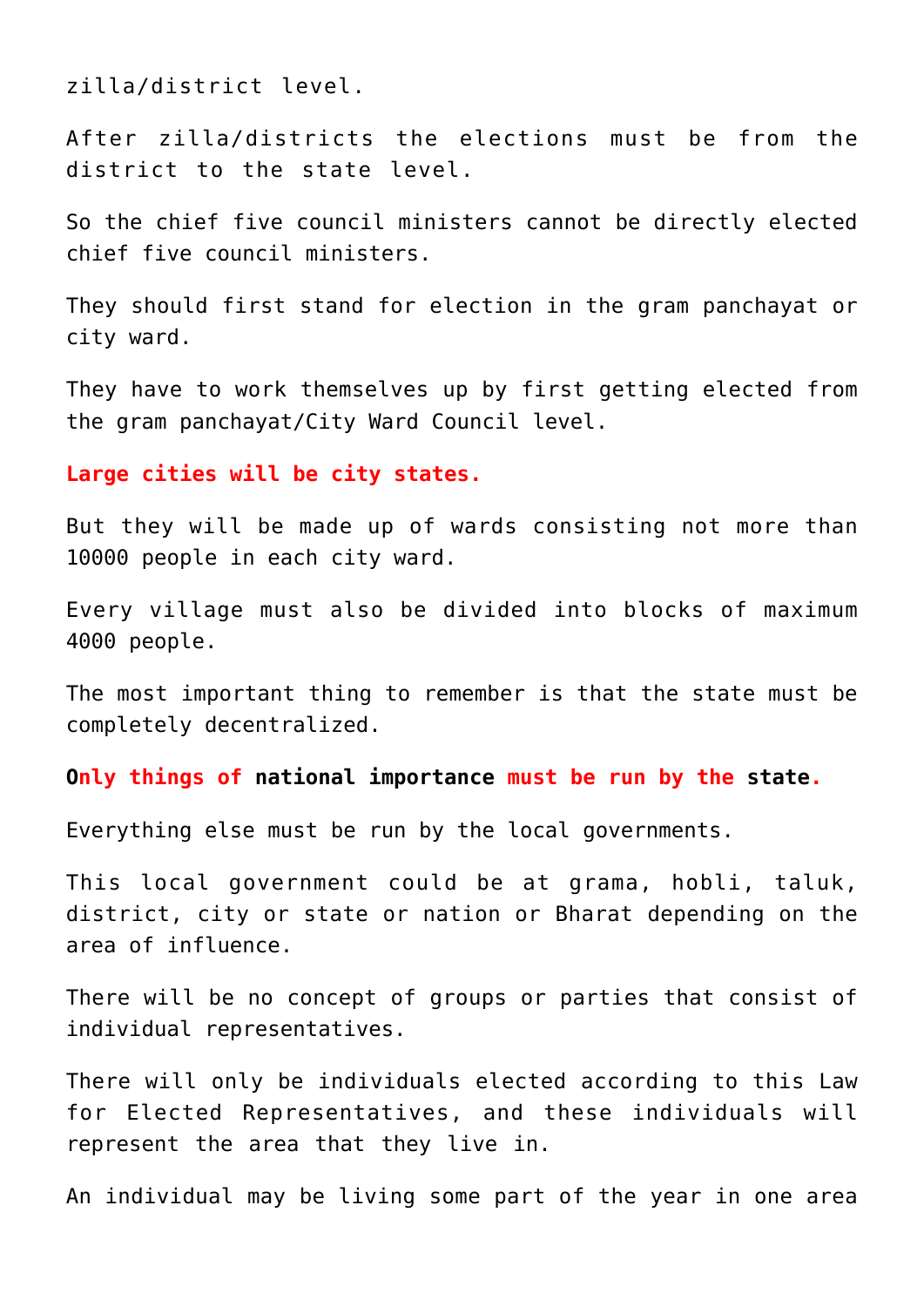and another part of the year in another area.

It is reasonable to represent both areas and vote in both areas, if one is familiar with the issues concerning both the areas.

The higher one goes in the governing council, the more time that person must have spent in governance and relevant technical expertise if they are made ministers.

#### **NUMBER OF MEMBERS**

Maximum of 11 for gram panchayat governing council of Elected Representatives.

Maximum of 21 for hobli panchyat governing council of Elected Representatives.

Maximum of 31 for taluk panchyat governing council of Elected Representatives.

Maximum of 41 for district zilla panchayat governing council of Elected Representatives.

According to my list of nominees there are 140 council members at the Zilla/City council level. However these members can be delegated to committees and one member from each gender for each group can be nominated to the Zilla Governing Council to make decisions based on the recommendations of all 140 committee members.

Maximum of 141 for governing council of Elected Representatives for state panchayat governing council of Arya peers.

Maximum of 251 for for national panchayat governing council of Elected Representatives.

## **THE PROCESS OF VOTING**

[Edemocracy](http://aryadharma.world/edemocracy/) should be introduced and eventually replace our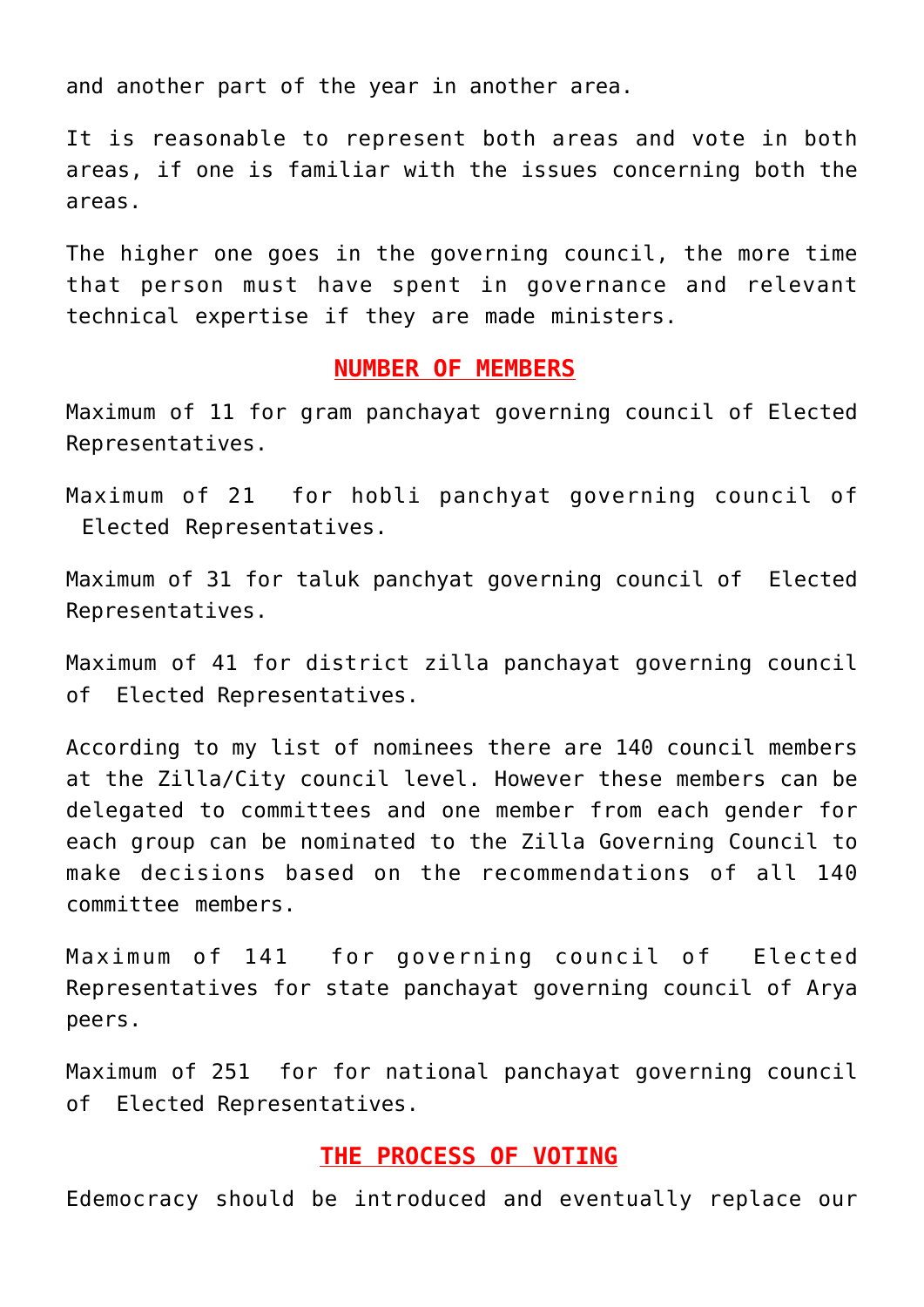current [Electronic voting machines\(EVMs\)](https://en.wikipedia.org/wiki/Electronic_voting_in_India) within 3 years (by 2021).

[Edemocracy](http://aryadharma.world/edemocracy/) is a far more powerful method than EVMs or paper ballots since many elections can be held for any sort of issue.

It also eliminates the need for a person to be physically present to vote.

If you ask any technically qualified hacker, even a second year student still in college, EVMS are much simpler to hack than voting through [Edemocracy](http://aryadharma.world/edemocracy/).

If a person can wire transfer more than Rs 1,00,00,000 or even 1000 times that amount without going to the bank, or can buy a product of Rs 1,00,000 online without going to the store to pay that amount, then there is no reason a simple process like voting should require a physical presence.

**It is not only the local elected representatives who should be allowed to raise issues, through the power of [Edemocracy,](http://aryadharma.world/edemocracy/) any local person in the area can raise issues.**

Any [local person](http://aryadharma.world/laws_immigration/) in the area can start a petition of issues concerning that local area or even a state or national issue.

And if they get at least 10% or 200 of the residents in the area (which ever is less) to support the petition, the petition should be put up for decision by all the residents in the area who must vote compulsorily.

**Before the local residents vote, they must be asked to fill up a multiple choice checklist of the main issues and points of discussion they are voting for so that we know they are making an informed decision.**

For all the processes mentioned above, if we have voting by [Edemocracy,](http://aryadharma.world/edemocracy/) all the [local residents](http://aryadharma.world/laws_immigration/) from children above 10 years of age, must vote and there has to be at least a 70%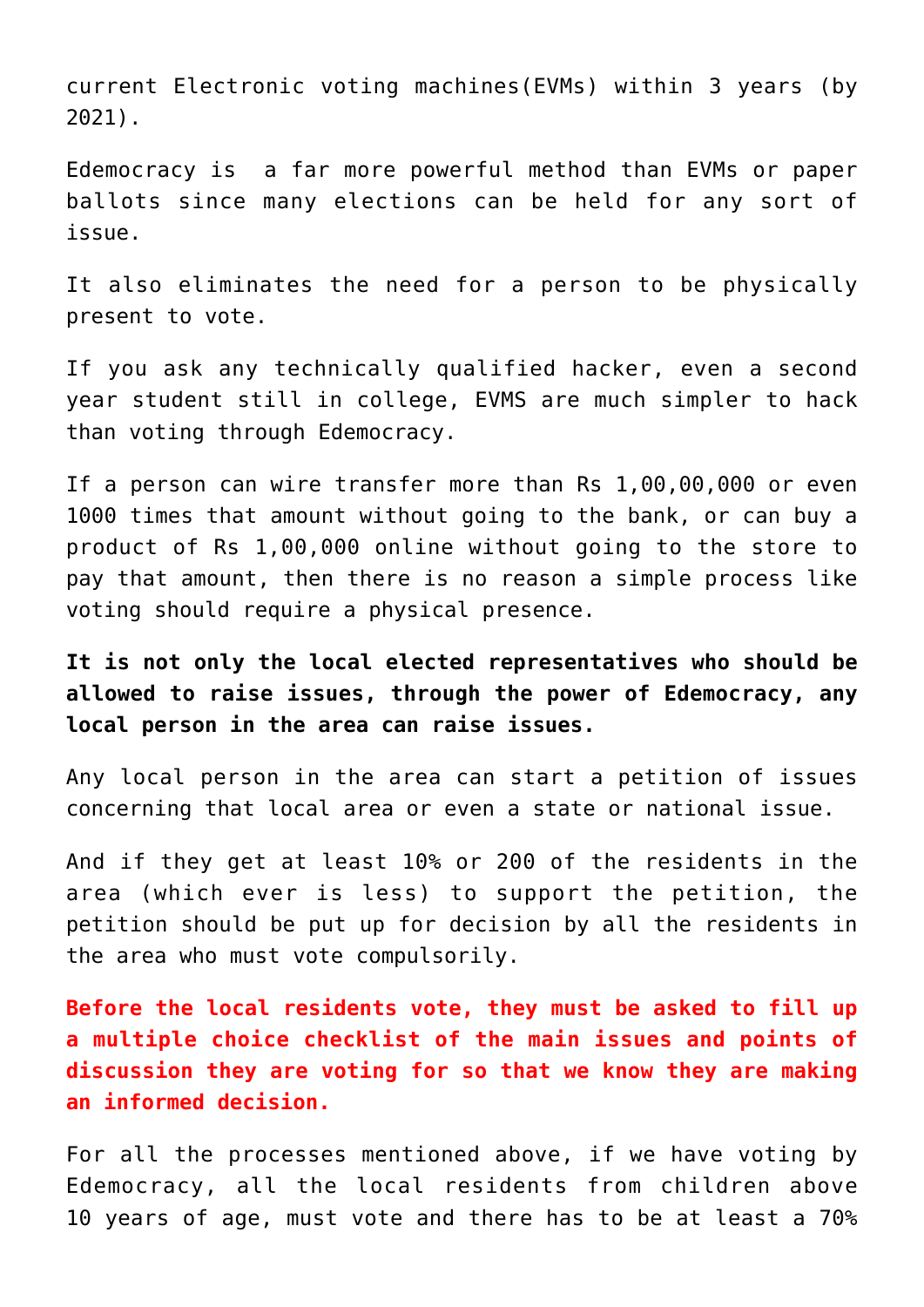approval for every major and serious decision.

Only convicted criminals for serious crimes like corruption, repeated tax dodging, serious theft, serious violent and sexual offences should not be allowed to vote.

A person is eligible to stand for election only if they get 10% or 200 residents of the area(whichever is lesser) to support their candidacy.

The people who supported this candidate's eligibility by written proof, must provide a personal liability guaranty of Rs 100,000 each which will be encashed by the [State](http://aryadharma.world/thestate/) in case the candidate they support is found guilty of any malpractice, corruption or serious criminal offence.

The premium for this personal liability guarantee must be subsidised by 90% by the state and taken from the [State](https://aryadharma.world/laws/details-of-the-law/laws_statefundingelections-2/) [election fund](https://aryadharma.world/laws/details-of-the-law/laws_statefundingelections-2/).

The people who voted for this candidate must provide a personal liability guaranty of Rs 50,000 each which will be encashed by the [State](http://aryadharma.world/thestate/) in case the candidate they support is found guilty of any malpractice, corruption or serious criminal offence.

The premium for this personal liability guarantee must be subsidised by 80% by the state and taken from the [State](https://aryadharma.world/laws/details-of-the-law/laws_statefundingelections-2/) [Election fund](https://aryadharma.world/laws/details-of-the-law/laws_statefundingelections-2/).

In the event it is found that the candidate, or their political party or their associates have provided the guarantee money or any other form of favours or bribes for the people who nominated them, then the candidate must be banned from election for 10 years and their political party for 5 years.

A fine of 100 times the amount they paid as bribe to their nominators and voters must be recovered from the party, and 50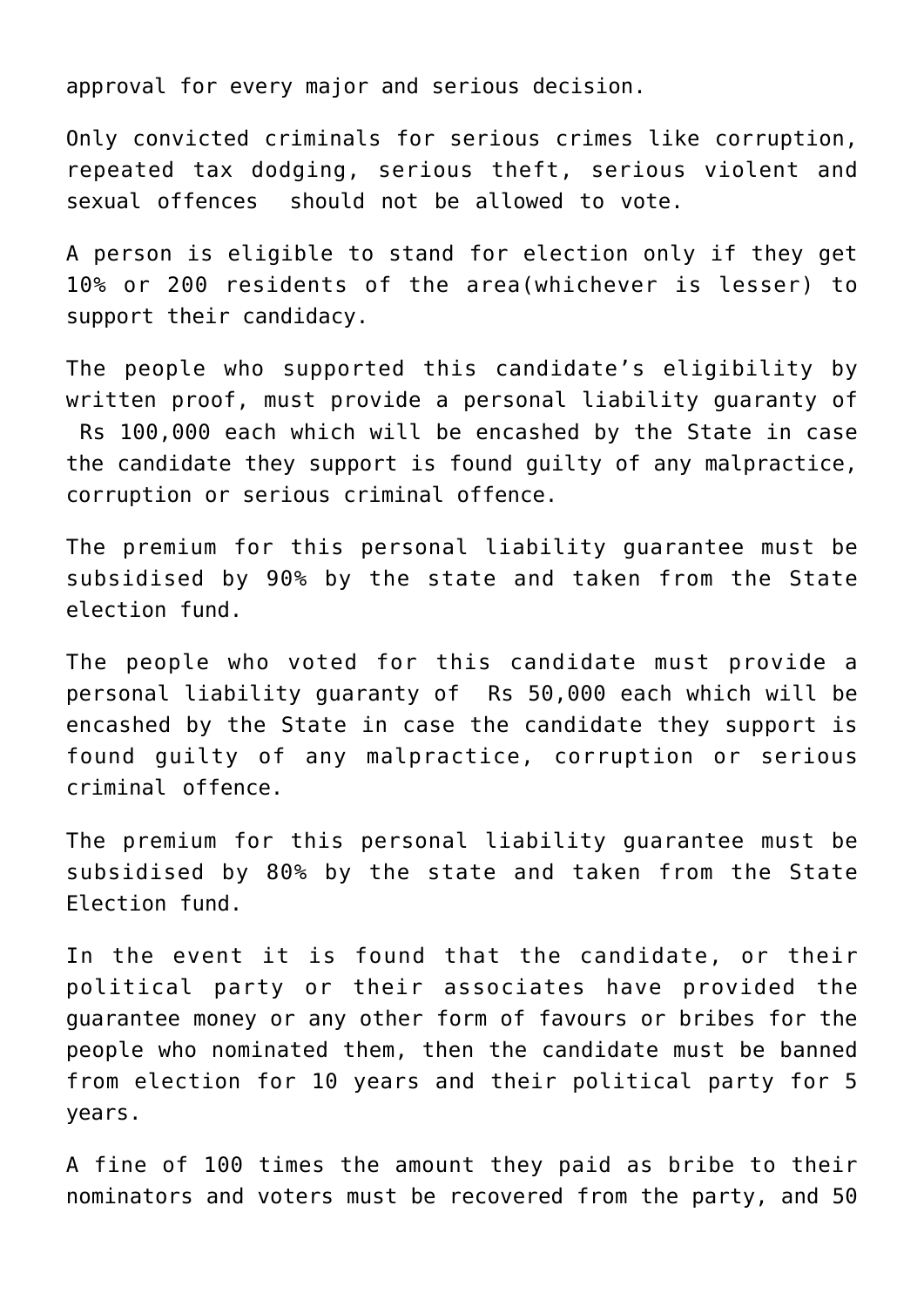times the amount from the candidate and their associates who also participated in the bribes.

In the event they cannot pay, their assets should be seized and auctioned of to recover the amount due.

The nominators and voters who accepted the money or other favour bribes should be banned for 5 years from voting.

An amount of 10 times the money they accepted as bribe should be demanded from the nominators and voters and in the event they cannot pay, their assets should be seized and auctioned off to recover the amount due.

**There should never be elections for parties or groups.**

There should only be elections of Individuals.

Individuals can belong to parties but when people vote, they should not vote for the party but for the individual.

There should be no voting symbols or election campaigns promoting parties, but only individuals and voters should be more aware of the individual instead of the party.

Of course all individuals must belong to a group to have a better force of policy.

But whenever an individual stands for election, they must stand as an individual and not by mentioning their parties backing or affiliation.

They must also campaign as an individual without mentioning their party backing and affiliation.

There are many good individuals who have no hope of getting elected because they are not backed by any party.

There are many idiots who get elected just because of the backing of their party.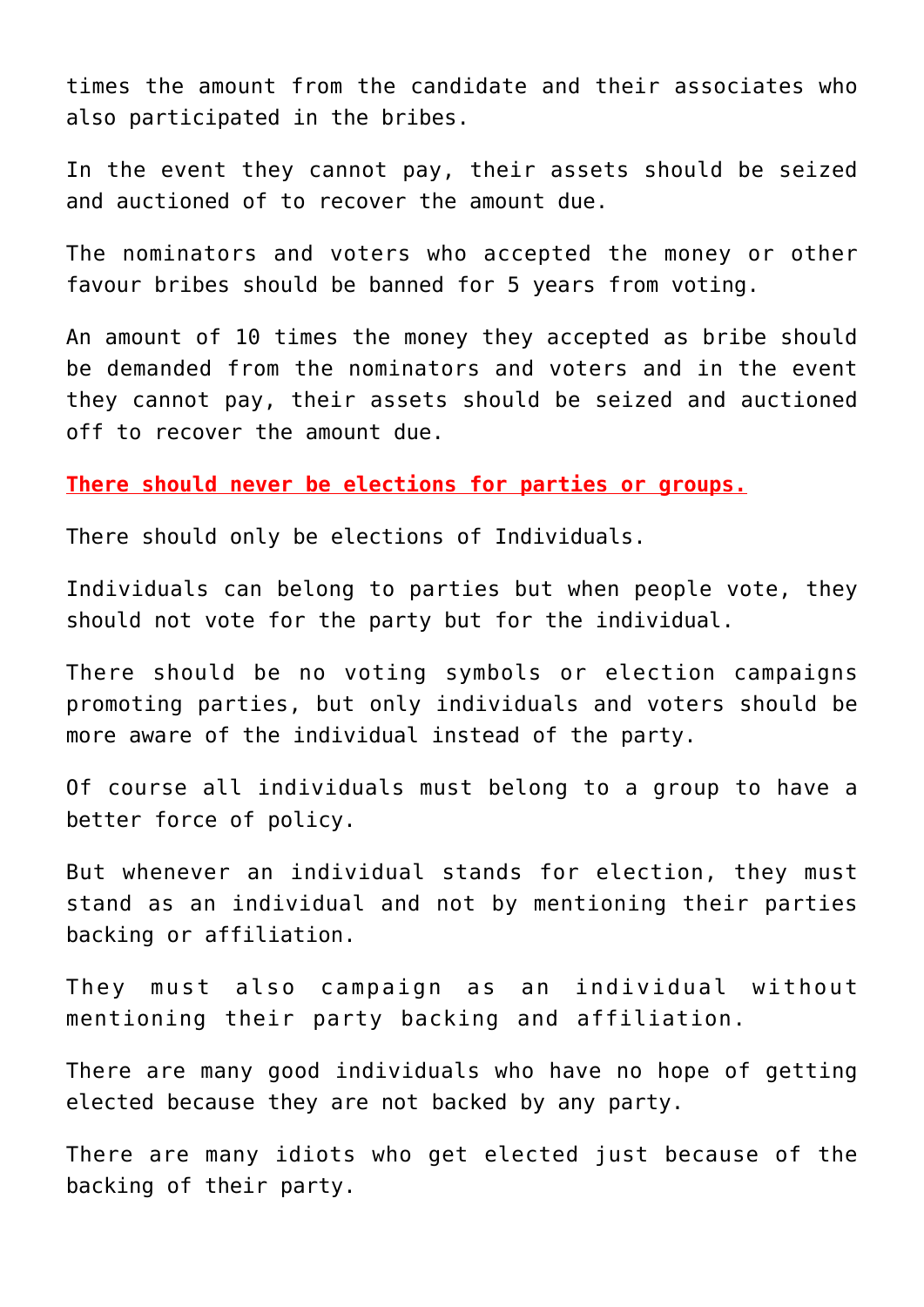All voting should be done for the individual, not for the party.

There should be no party symbol on the voting machine or during campaigning or any mention of the party also, there should only be campaigning and voting in the name of the individual.

## **LAW FOR ARRIVING AT A VOTING DECISION**

**Any decisions made by the elected council can always be overturned by the people in a public referendum with at least 60% public majority voting approval.**

Any decisions made by the elected council can also be overturned by a simple majority of the **[council of Arya peers](https://aryadharma.world/laws/details-of-the-law/laws_arms/law-the-council-of-arya).**

Without the veto approval from the [council of Arya peers](https://aryadharma.world/laws/details-of-the-law/laws_arms/law-the-council-of-arya) and the [Tathagata](https://aryadharma.world/tathagata/) (at higher levels), a law cannot be passed.

The veto approval of the [council of Arya peers](https://aryadharma.world/laws/details-of-the-law/laws_arms/law-the-council-of-arya) can be overruled by an overall majority of 80% of votes cast by the [Elected Representatives](https://aryadharma.world/laws/details-of-the-law/law-elected-representatives/) and supported by at least 70% of the general residents of the area, not just local voters with voter id card.

The veto approval of the [council of Arya peers](https://aryadharma.world/laws/details-of-the-law/laws_arms/law-the-council-of-arya) can be overruled by a simple majority, if the simple majority includes the favourable vote of the [Tathagata](https://aryadharma.world/concepts/tathagata/).

There cannot be just one Prime Minister to make a major decision, there should be a council of at least 5 people and there should be a majority decision for minor issues and more than 80% for major issues where people are to lose their land or livelihood

There should also be a majority decision by the governing council of at least 70% any project, subsidy, investment, purchase, loan or debt more than Rs 100,00,00,000 (Rs 100 crore).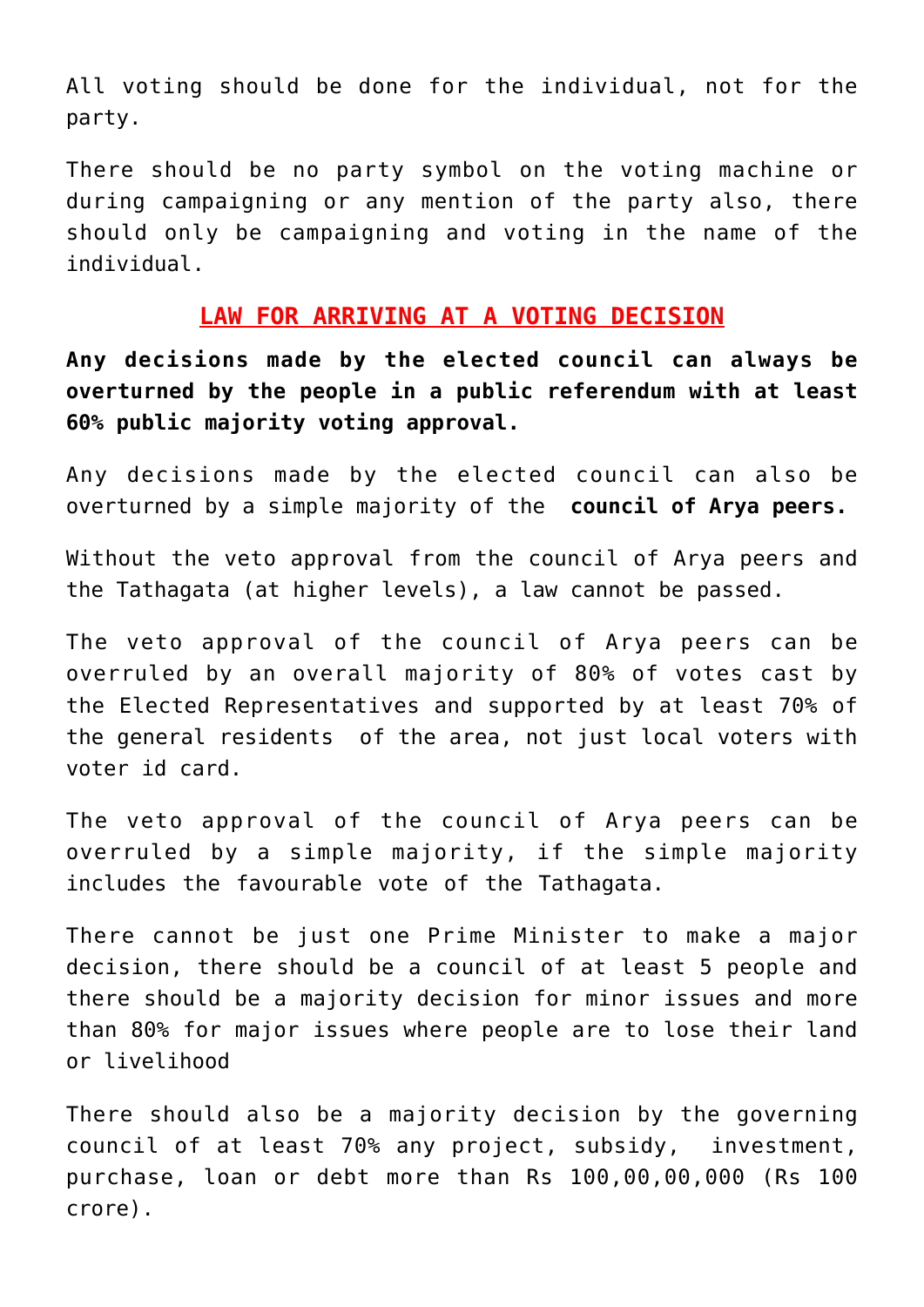Even then there should be a public referendum and unless 70% of the people who are actually affected by the decision, vote in favour of the decision, the decision must be scrapped.

#### **LAW AFTER SELECTION OF ELECTED REPRESENTATIVES**

The elected representatives should be paid well and at senior levels should do full time public service and legislative work and recuse themselves from all other personal financial and business interests.

They should be brought under the law for [conflict of interest](https://aryadharma.world/laws/details-of-the-law/law-conflicts-of-interest/).

Any remuneration or benefits that was obtained from these conflicts of interest must be collected from these Representatives and must be returned to the State.

If they refuse to return the ill gotten benefits they should be dismissed from service and banned from voting for 5 years and for standing for election for 10 years.

They should also be given the punishment according to the [Law](http://aryadharma.world/laws/details-of-the-law/laws_corruption-2/) [for Corruption.](http://aryadharma.world/laws/details-of-the-law/laws_corruption-2/)

No elected representative can have more than two consecutive terms in the same position.

After two consecutive terms they can stand for election for a higher or lower position.

No elected representative can have more than two consecutive terms in the same area.

They have to take a break for one term after two consecutive terms and let somebody else in the area stand for election.

No elected representative can nominate their relatives, either by blood or marriage, to stand in the same area they represent for at least 5 years after they demit that post in the area they represent.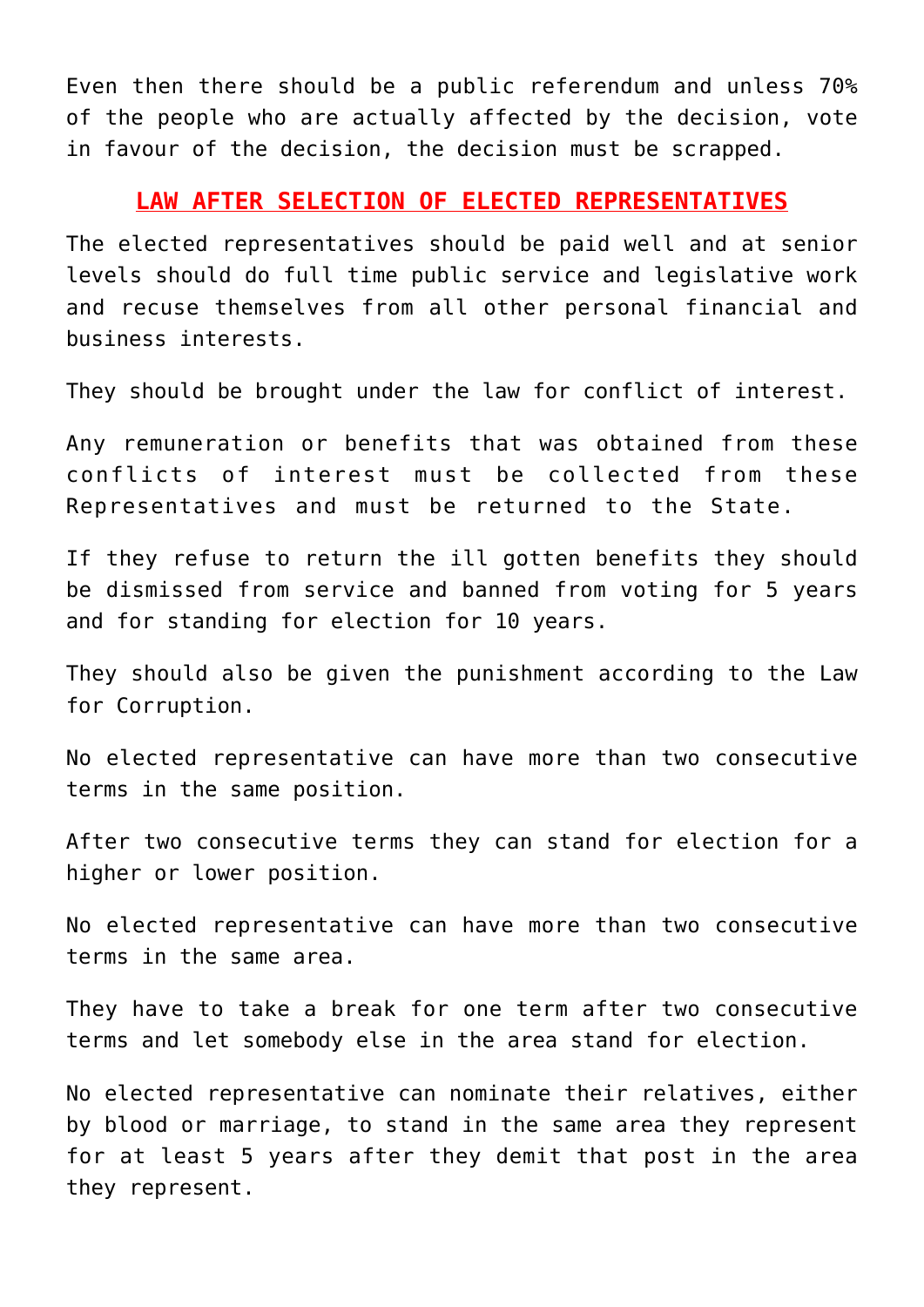All elected representatives, especially senior personnel at [Hobli](https://en.wikipedia.org/wiki/Hobli) level and above must follow the [disclosure requirements](http://aryadharma.world/employeesofthestate/) as given in the employees of the state section.

## **QUALIFICATIONS AND PARAMETERS FOR SELECTION**

The following should be the basic qualifications which seem subjective, but should be considered and can only come from the people who have known them and worked with them closely.

That is why there should be many levels of representatives for many levels of groups.

Also these qualifications should be validated on a regular basis because past performance is no guarantee of future results.

#### **Following are the qualifications:**

**1.** As far as possible all elected representatives should be [Arya.](http://aryadharma.world/whoisanarya/)

They should have predominantly [Satvik Gunas.](http://en.wikipedia.org/wiki/Gu%E1%B9%87a)

It is also fine for people with some [Rajasic gunas](http://en.wikipedia.org/wiki/Gu%E1%B9%87a) but also Satvik Gunas can also join, but they should be subservient to the people with [Satvik Gunas](http://en.wikipedia.org/wiki/Gu%E1%B9%87a).

**People with predominantly [Tamasic Gunas](http://en.wikipedia.org/wiki/Gu%E1%B9%87a) should never be allowed to stand for election or hold any positions of responsibility.** 

All the people with **[Tamasic Gunas](http://en.wikipedia.org/wiki/Gu%E1%B9%87a)** will have all the demonic qualities of a [Anarya](http://aryadharma.world/whoisafool/) and many will also be [Wicked.](https://aryadharma.world/concepts/wicked/)

**2.** They should be persons of unimpeachable integrity and have certified proof of a **[complete and true education](http://aryadharma.world/education/)** from a nationally accredited constitutionally independent body like the Election commission which is also supported by written proof from at least 50 people who are not on their payroll or are not immediately related to them either by blood, marriage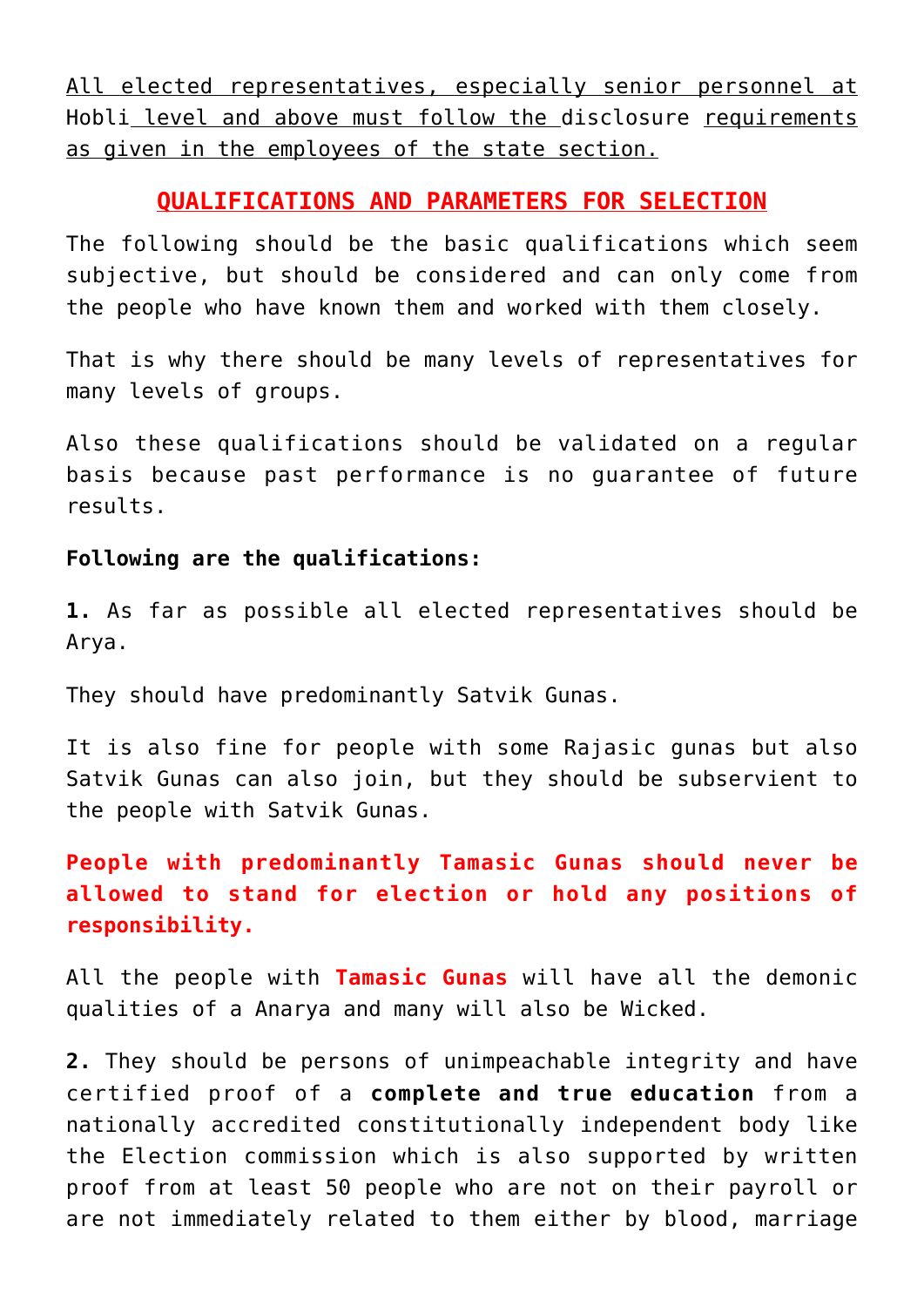or business.

**3.** They should ordinarily not have any criminal conviction even for serious traffic offenses like drunk driving which lead to an accident and caused injury to another person.

If they have a criminal conviction for minor offenses they should not be allowed to stand 5 years after they have served their sentence.

If they have a criminal conviction for [theft,](https://aryadharma.world/laws_theft/) willful default and [tax dodging](https://aryadharma.world/laws_blackmoney/) they should not be allowed for 10 years after they have served their sentence.

If they have a criminal conviction for major offences like [corruption,](https://aryadharma.world/laws_corruption-2/) [violent and sexual offences](https://aryadharma.world/laws_violenceandsexoffenses/) they should not be allowed to stand for 15 years after their conviction.

**4.** They should have demonstrated unselfish and charitable activities towards the [True Temples](https://aryadharma.world/truetemples/) for at least 4 years and continue to do the same during the course of their appointment to their Elected Representative posts.

There are three kind of charitable activities:

**Tan (Body)** – Where you physically give your time and effort to charity **Man (Mind)** – where you give your mind (planning,organising, creative arts promotions, publicizing and such activities which mainly involve mental and cognitive work) **Dhan (Wealth)** – where you donate money, land, precious material, movable goods or other kinds of wealth.

Those who donate all three – Tan, Man, Dhan are the most qualified for the posts of senior representatives.

**5.** They should be wise and have demonstrated acts of wisdom and compassion.

**6.** They should have attained some measure of accomplishment in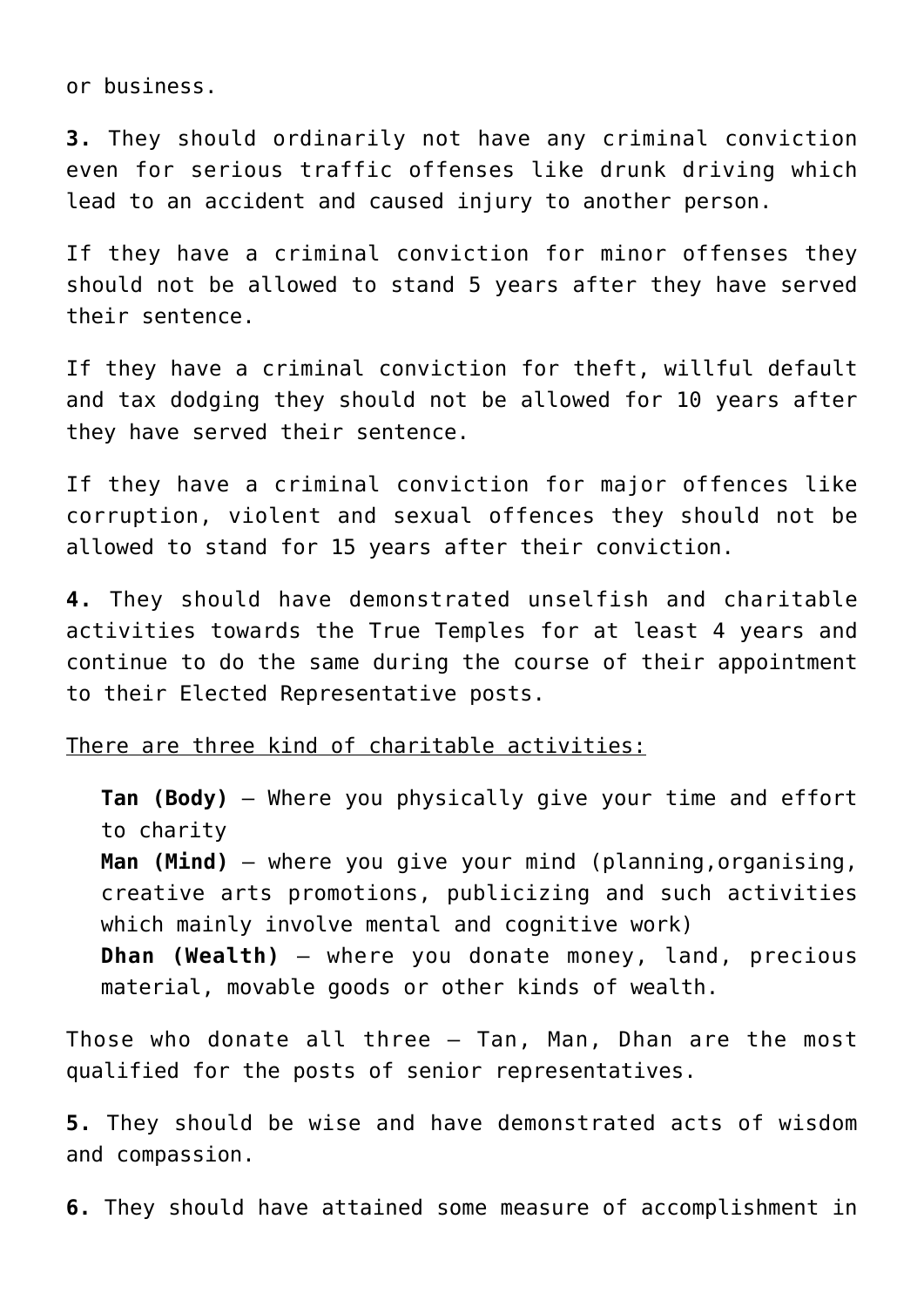any field.

For those claiming accomplishment in social work they should get some sort of certification from an accredited agency.

Nowadays worthless people drill a borewell, install a tap, supply free tanker water or provide a few free meals and claim to be social workers.

**7.** They should publicly post all their annual income tax and asset returns for last 10 years before they join the council, during their term in the council and even 10 years after their term expires.

They should also publicly document the source of assets and income posted in these returns.

In the event they dont earn income independently, they should post the source of income from where there assets were acquired.

**8.** They should have some measure of competence and accomplishment especially in the committees that they are going to head.

**9.** They should publicly post all their criminal convictions for last 10 years before they join the council and even 10 years after their term expires.

**10.** They should have technical competence and experience in the divisions or ministries or Departments that they represent.

A person who is the final decision maker for a department or ministry must have first hand experience of at least 15 years in the ministry that they are going to preside over.

But this requirement is not a must, sometimes the best of ideas come from somebody who is not connected to the field since they bring a totally fresh perspective.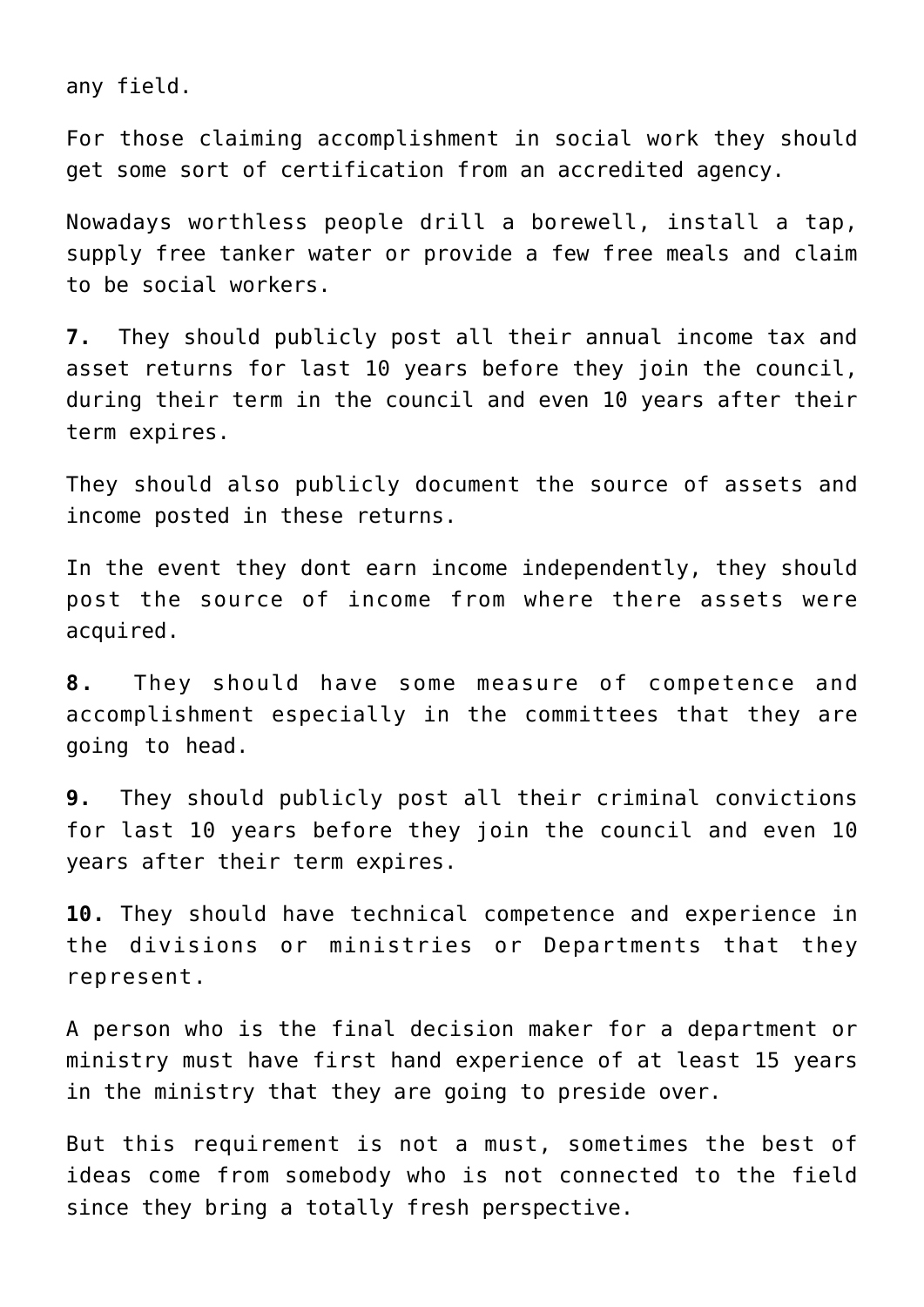**In any case, as long a person has wisdom, tolerance, attitude, motivation, energy, integrity, compassion, and a willingness to consider the opinions of others even though it may be contrary to their opinion, they can handle any job.**

Candidates at higher like zilla panchayat/city council and above should have a minimum educational qualification.

If they have no education qualification, they should get a certificate of their work experience and expertise from an accredited agency.

And it should be supported by written proof from 10 known associates who will also provide personal indemnity guarantee of Rs 50,000 in case of fraud or misrepresentation.

80% of the premium for this guarantee should be subsidised by the state and taken from the [State Election Fund.](https://aryadharma.world/laws/details-of-the-law/laws_statefundingelections-2/)

Convicted criminals especially for serious crimes like corruption, violent and forced theft, tax dodging, violent and sexual offences must not be allowed to vote or stand for election for at least 10 years after they are released from Jail.

If during their term as council member they are criminally convicted, especially for serious offences like corruption, theft, tax dodging or violent and sexual offences, they should be expelled from the council and barred from appointment to any governing council for at least 5 years after they have completed their punishment.

#### **SALARIES**

These people should be well compensated in comparison to the general public so that there is no need for them to look for bribes.

As [Lew Kwan Yew](http://en.wikipedia.org/wiki/Lee_Kuan_Yew) of Singapore said: